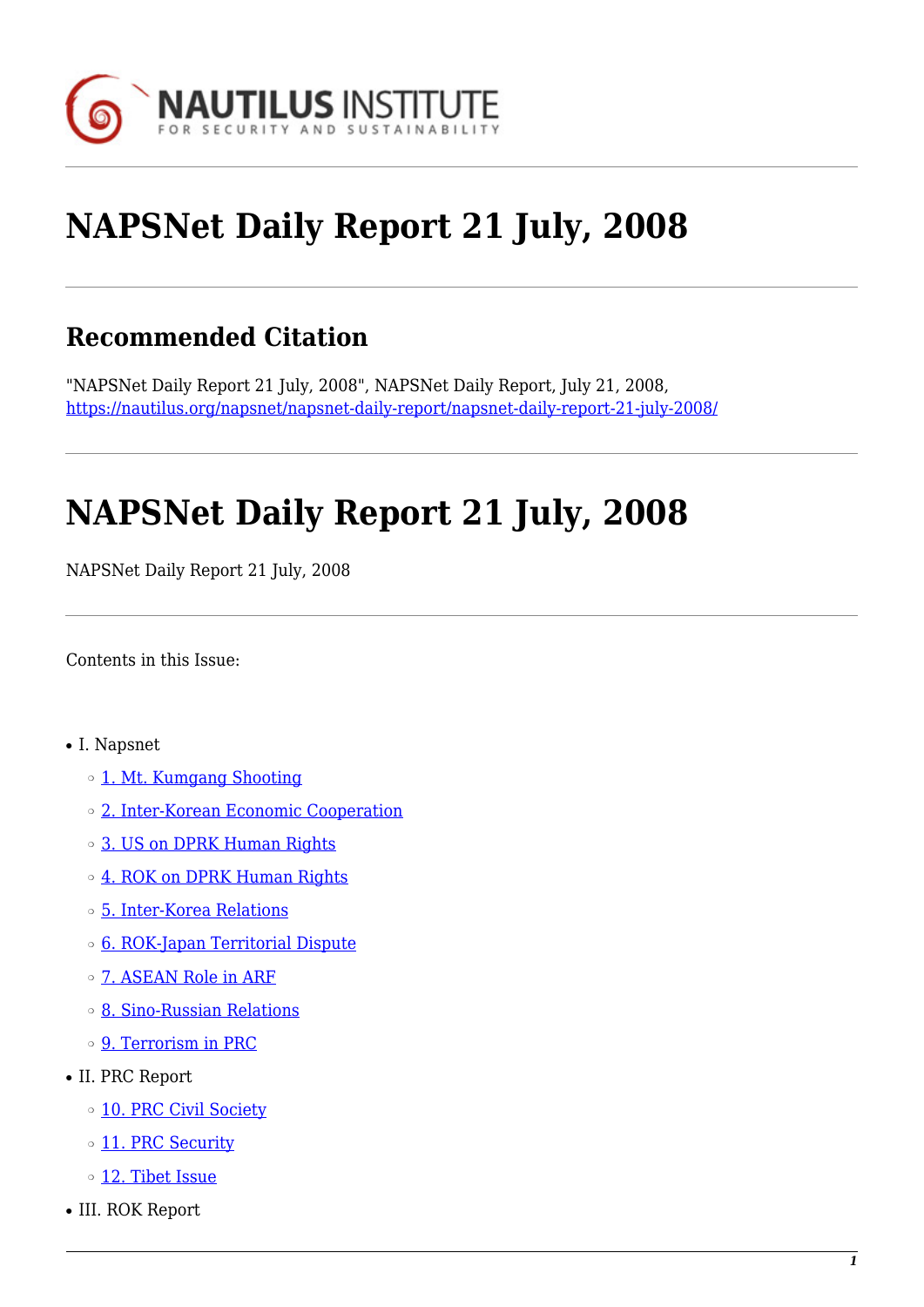o [13. Northeast Asian Security Cooperation](#page-4-2)

o [14. ROK at ARF](#page-5-0)

[Preceding NAPSNet Report](https://nautilus.org/mailing-lists/napsnet/dr/2008-2/napsnet-daily-report-18-july-2008/)

### **I. Napsnet**

### <span id="page-1-0"></span>**1. Mt. Kumgang Shooting**

Korea Times (Jung Sung-ki, "SEOUL TO RAISE TOURIST SHOOTING AT ASIAN FORUM", Seoul, 2008/07/21) reported that the ROK will deliver a message of protest during an Asian security forum that opened Monday in Singapore against the DPRK's recent killing of an ROK tourist at the Mount Kumgang resort, an official said. "We will raise the issue of the tourist killing as an official discussion topic at the forum,'' the official said. "It's natural to raise the issue given the forum is the venue for talks over regional security affairs.'' The United States, Australia, Singapore and some other nations are in support of addressing the incident during the talks, so there is a possibility that the issue could be included in the chairman's declaration at the end of the meeting, he said.

Yonhap ("N.K. SAYS SHOOTING WAS ACCIDENTAL: CIVIC ACTIVISTS", Seoul, 2008/07/21) reported that DPRK officials say the killing of an ROK tourist by their soldier was unintentional and are worried about possible far-reaching repercussions on inter-Korean ties, ROK civic group activists said Monday. "Many North Korean officials with the North's Council for National Reconciliation asked about the atmosphere in the South (following the incident). Some said the shooting was not premeditated," a civilian group official who recently returned from a trip to Pyongyang said.

<span id="page-1-1"></span>[\(return to top\)](#page-0-0) 

#### **2. Inter-Korean Economic Cooperation**

Korea Times (Kim Sue-young, "GESONG PROJECT WILL CONTINUE DESPITE SOUR TIES", Seoul, 2008/07/21) reported that Seoul will continue to develop an inter-Korean industrial complex in Kaeseong despite sour ties between the two sides, Kim Young-tak, director general of the Gaeseong Industrial Complex Project Bureau, said Monday. "I think it is difficult to resume the tour to Mt. Geumgang unless the shooting death is clarified,'' he said. "But the industrial project should be constantly developed in a stable way.''

<span id="page-1-2"></span>[\(return to top\)](#page-0-0) 

### **3. US on DPRK Human Rights**

Agence France-Presse ("US ENVOY CANCELS TRIP TO NKOREA: OFFICIALS", Seoul, 2008/07/21)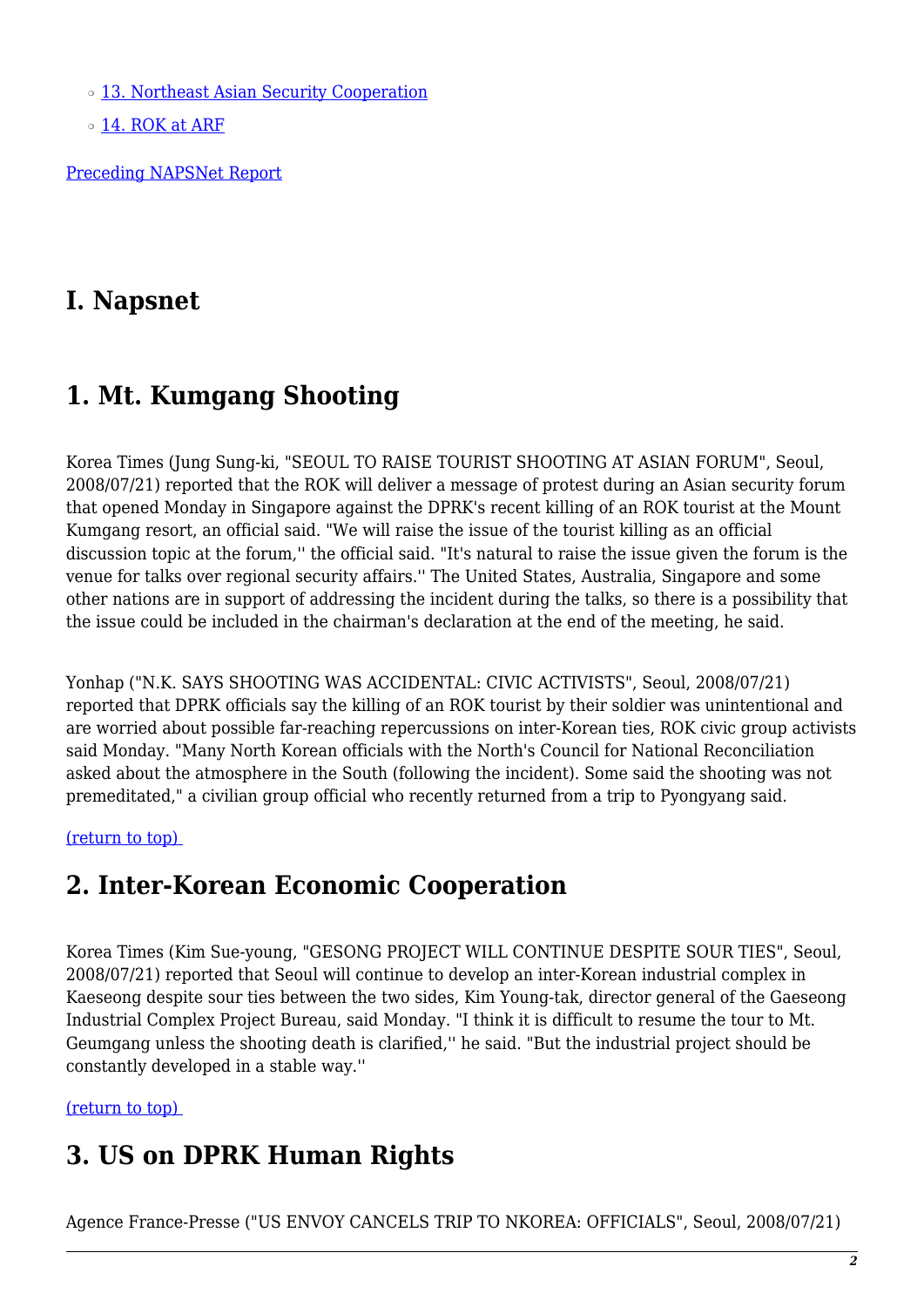reported that Jay Lefkowitz, US special envoy on DPRK human rights, has called off a planned trip to the Kaesong industrial complex, ROK and US officials said Monday. Lefkowitz has also cancelled a three-day visit to the ROK. Officials at Seoul's unification ministry and the US embassy confirmed the trips have been called off but gave no reasons.

<span id="page-2-0"></span>[\(return to top\)](#page-0-0) 

# **4. ROK on DPRK Human Rights**

Donga Ilbo ("BILL SEEKS TO RAISE N. KOREA'S HUMAN RIGHTS", Seoul, 2008/07/21) reported that the ROK's ruling Grand National Party will seek to pass a bill on improving human rights in the DPRK within a day or two. The draft bill includes helping the DPRK people in addition to those who fled the DPRK. The Unification Ministry will also establish a basic plan on improving human rights including humanitarian aid and yearly improvement of human rights. The ministry will also seek to provide the DPRK people with free circulation and flow of information about liberal democracies. Seoul will also subsidize private organizations seeking to improve human rights in the DPRK.

#### <span id="page-2-1"></span>[\(return to top\)](#page-0-0)

# **5. Inter-Korea Relations**

Chosun Ilbo ("TWO KOREA'S TO MARCH 'VIRTUALLY' TOGETHER AT OLYMPICS", Seoul, 2008/07/21) reported that the Olympic teams from the two Koreas will effectively parade together at the Beijing Olympics opening ceremony on Aug. 8, although they have not formally agreed to do so, officials of the PRC Foreign Ministry and the Beijing Organizing Committee for the Olympic Games said Sunday. During the opening ceremony, teams will parade according to the stroke count of their names written in simplified Chinese characters. As the characters for the two Koreas have the same stroke count, the Olympic teams from the two countries are expected to parade one after the other. The ROK Olympic Committee has tried to send a telephone message via the Unification Ministry to the ROK to ask for a consultation on the issue, but the ROK refused to accept the message. The Unification Ministry on Saturday said, "The government still hopes for a joint parade during the opening ceremony at the Beijing Olympics, and there still is time."

<span id="page-2-2"></span>[\(return to top\)](#page-0-0) 

# **6. ROK-Japan Territorial Dispute**

Korea Herald (Lee Joo-hee, "MAKING DOKDO 'MORE HABITABLE'?", Seoul, 2008/07/21) reported that top officials from the government and the ruling Grand National Party over the weekend announced a project to make the Dokdo islets habitable as part of efforts to fend off Japan's claims of sovereignty. "The International Court of Justice, in case of territorial dispute, looks into who has been residing in the island before the point of debate. In other words which national has been living there before (both sides of confrontation) began making claims," a government official said on condition of anonymity. "While it would make political sense to enhance the habitability right now, it gives little meaning when legally speaking," the official said.

Joongang Ilbo ("SEOUL GETS TOUGH ON ISLETS, PLANS TO SEND MILITARY", Seoul, 2008/04/21) reported that the ROK said it would consider sending military troops to the Dokdo islets currently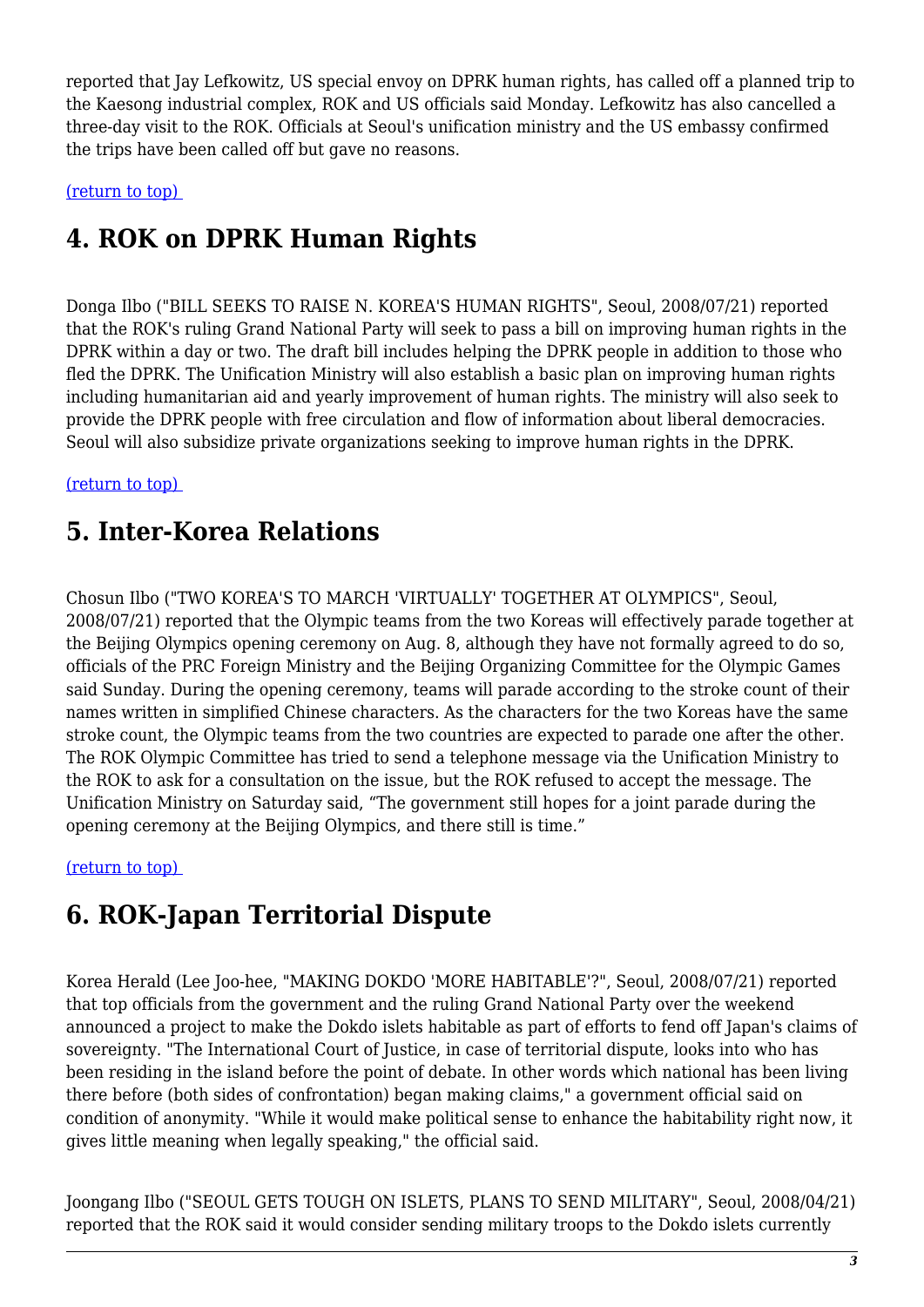guarded by police, and building an oceanic science research center there. During a joint meeting between the government and the Grand National Party on Sunday, "The GNP strongly suggested that Marines be dispatched to Dokdo, and the government said it would carefully consider the option," said GNP spokesman Cha Myung-jin.

<span id="page-3-0"></span>[\(return to top\)](#page-0-0) 

# **7. ASEAN Role in ARF**

Kyodo ("ASEAN BEGINS MEETING AMID FEAR OF BEING SIDELINED IN REGION", Singapore, 2008/07/21) reported that Singaporean Prime Minister Lee Hsien Loong expressed concern Monday that the Association of Southeast Asian Nations could end up being sidelined in the region if Japan, the PRC, and the ROK improve their relations and pursue their own initiatives without the involvement of the 10-member group. ''ASEAN cannot take its continued relevance for granted. If our efforts to achieve faster and deeper integration falter, ASEAN may well be sidelined,'' Lee said. 'Because of longstanding tensions and rivalries between the major Asian powers, ASEAN could play a useful role as a neutral platform for regional interactions,'' Lee said. However, ''major power relations are improving, and alternative platforms are emerging.''

#### <span id="page-3-1"></span>[\(return to top\)](#page-0-0)

### **8. Sino-Russian Relations**

Associated Press ("CHINA, RUSSIA SIGN BORDER AGREEMENT", Beijing, 2008/07/21) reported that the PRC and Russia signed an agreement Monday to end a long-running dispute over the demarcation of their eastern border. Russian Foreign Minister Sergey Lavrov signed the agreement with his PRC counterpart, Yang Jiechi, but no details were immediately released on how the border issues were resolved. "From a legal point of view we have created the preconditions for the border to become a link of stability, openness, mutual benefit, friendship and cooperation," Lavrov said.

<span id="page-3-2"></span>[\(return to top\)](#page-0-0) 

### **9. Terrorism in PRC**

Los Angeles Times (Barbara Demick, "3 KILLED IN EXPLOSIONS ON BUSES IN CHINA", Beijing, 2008/01/21) reported that explosions Monday morning in the southern PRC city of Kunming killed at least three people and injured 13 in what appears to have been a coordinated terrorist attack. Police have not yet given any explanation other than to say that the attacks were "sabotage," according to the New China News Agency.

[\(return to top\)](#page-0-0) 

### <span id="page-3-3"></span>**II. PRC Report**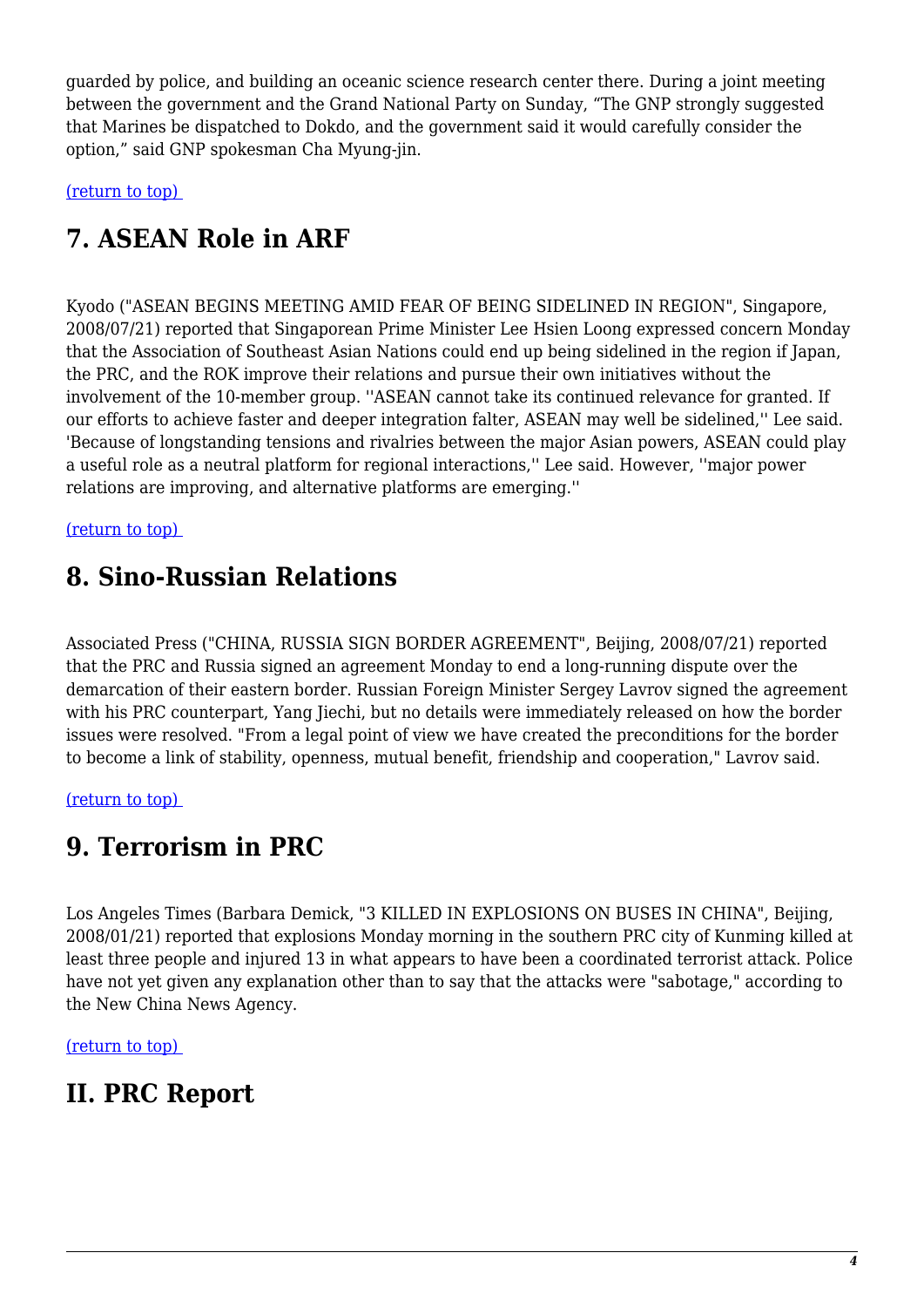# **10. PRC Civil Society**

Taian News ("TAIAN NGO ASSOCIATION ESTABLISHED", 2008/07/17) reported that on the morning of July 16, the first Member Congress of Taian NGO Association was held, which symbolized its formal establishment. It becomes the home of 2109 NGOs in Taian. Of them, 1099 are social organizations and 1010 are private non-enterprise units. According to Civil Administration Bureau of Taian, this Association will be a communication platform among NGOs. It will carry out the research work and train their members according to their own function.

#### <span id="page-4-0"></span>[\(return to top\)](#page-0-0)

#### **11. PRC Security**

Xinhua News Agency (Yan Liang, "CHINA HANDS OUT MANUALS TEACHING CITIZENS TO ESCAPE TERRORIST ATTACKS", Beijing, 2008/07/17) reported that the PRC's Ministry of Public Security issued a manual to help citizens survive terrorist attacks as the country was tightening security in the last-minute preparation for the Olympic Games. PRC police invited experts in this field to work out such a manual to teach citizens how to discover possible terrorist attacks, to take proper actions in face of such attacks, and to minimize damages. The book included 39 scenarios of terrorist attacks including explosion, arson, kidnapping, shooting and even attacks of chemical, biological and nuclear weapons. It teaches people how to identify suspicious substances such as bombs and how to help themselves and each other in such dangerous conditions as being kidnapped by terrorists.

<span id="page-4-1"></span>[\(return to top\)](#page-0-0) 

### **12. Tibet Issue**

Tibet Daily (Jiang Cuilian, "BLESSING CHINESE TRAINING CENTER OF CHINESE EDUCATION FOUNDATION ESTABLISHED", 2008/07/17) reported that recently, a team of 12 PRC media abroad lead by deputy director of Overseas PRC Office of State Department Zhao Yang and chief editor of China News Agency Liu Beixian, visited Tibet. They also cut the ribbon at the opening ceremony of Blessing Chinese Training Center of Chinese Education Foundation. This Training Centre aims at improving the Chinese language level of the local herders. It cost more than 100,000 yuan to set up and also recruits two teachers to train the herders.

[\(return to top\)](#page-0-0) 

#### <span id="page-4-2"></span>**III. ROK Report**

#### **13. Northeast Asian Security Cooperation**

YTN ("SIX PARTY TALKS TO PERMANENT SECURITY ORGANIZATION.", 2008/07/21) wrote that on July 23, an inofficial six-party foreign minister's conference wil be held in Singapore. The six party foreign minsiters forum was supposed to held on Beijing after the completion of first step